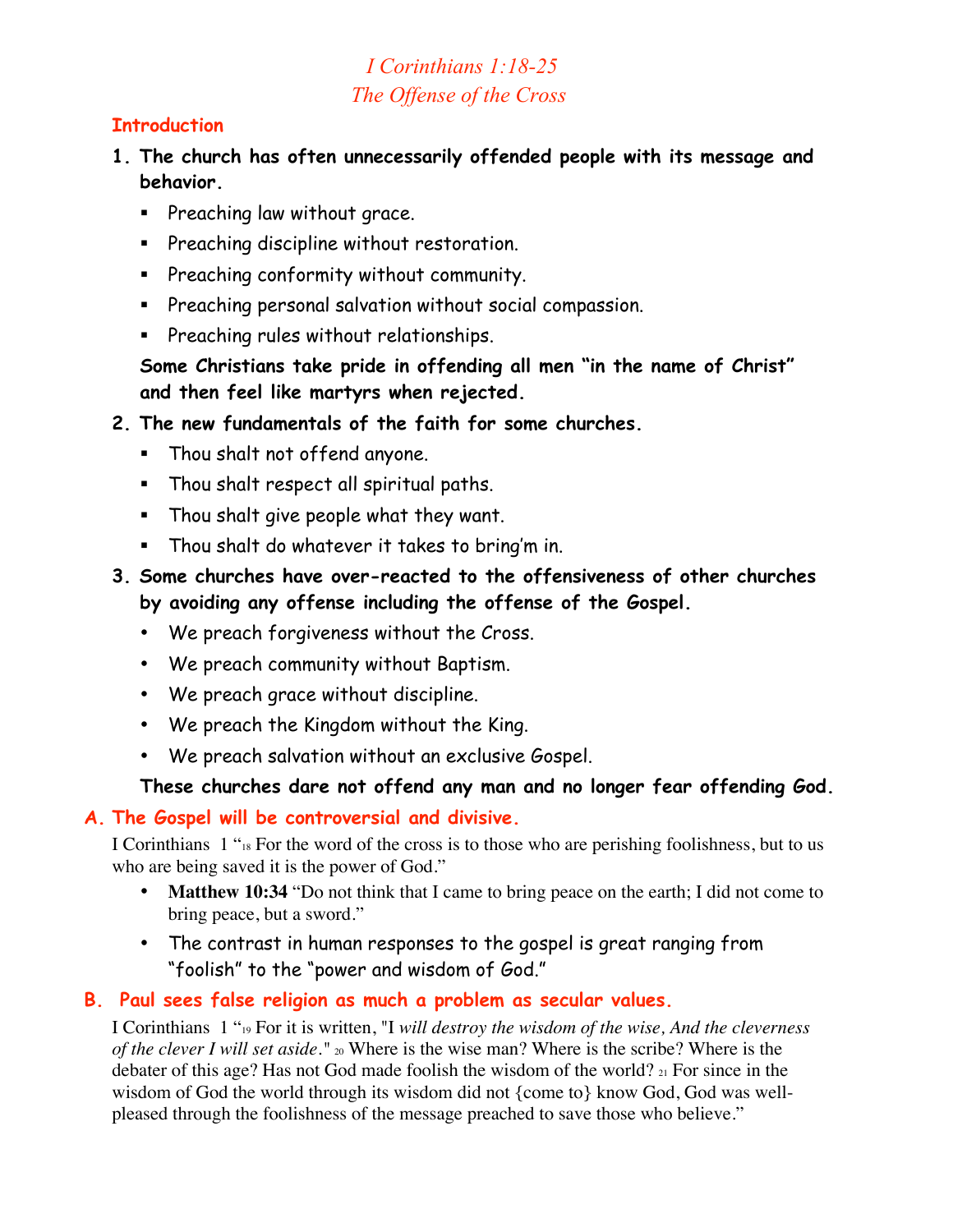## **The nature of the world's wisdom.**

- **Secular Humanism** (defining reality and making decisions as though God didn't exist). To the secularist "Man is a sophisticated animal."
- **Religiousity** (making god in our image) The religious leaders (who share Paul's moral values but not his Gospel) are in view. To the religionist "God is a sophisticated man."
	- a. In verse 19 Paul quote from Isa.29:14. In its context (vs.13) it speaks of Jewish leaders who pay lip service to God with their rules, but don't know God.
	- b. The word "scribe" and "debater" both fit a Jewish context.
	- c. There are few things worse than bad religion. It is toxic to the human soul in that it pays lip service to God while stumbling at the only door to the Kingdom and scoffing at the grace and guidance of the cross.
- **C. God's plan is not to ignore the world's wisdom but to mock it.**
	- 1. God intends to leave the world's wisdom looking silly as it is challenged to address the deep questions of life apart from God.
	- 2. Not everything the world teaches is false. But apart from God it cannot answer the most important questions of life.
	- 3. Christians can look foolish as they embrace the cross and they can be foolish if they deny everything the world says.
	- **4. What does it mean to be human? (Genesis 1-2)**
		- Man is a part of the natural world in that he is formed from the dust of the ground. Worldly wisdom tends to see life from this perspective only.
		- Man is a part of the spiritual world in that he bears the image and likeness of God.
		- True wisdom respects both these facts.
	- 5. Christ is "the power of God" in that he conquered death and he is "the wisdom of God" in that he gives meaning to life. These are two issues that the wisdom of this age cannot address without looking foolish.
		- a. The evolutionary model is often sited as authoritative by the world's wisdom.
		- b. It suggests that "physical survival" is the basic goal of human life.
		- c. It does not have an explanation for "death" but is trying hard to find ways to prolong life.

# **D. When the Gospel is preached, three things will happen – two of them are bad.**

I Corinthians 1 " $_{22}$  For indeed Jews ask for signs, and Greeks search for wisdom;  $_{23}$  but we preach Christ crucified, to Jews a stumbling block, and to Gentiles foolishness, 24 but to those who are the called, both Jews and Greeks, Christ the power of God and the wisdom of God. 25 Because the foolishness of God is wiser than men, and the weakness of God is stronger than men."